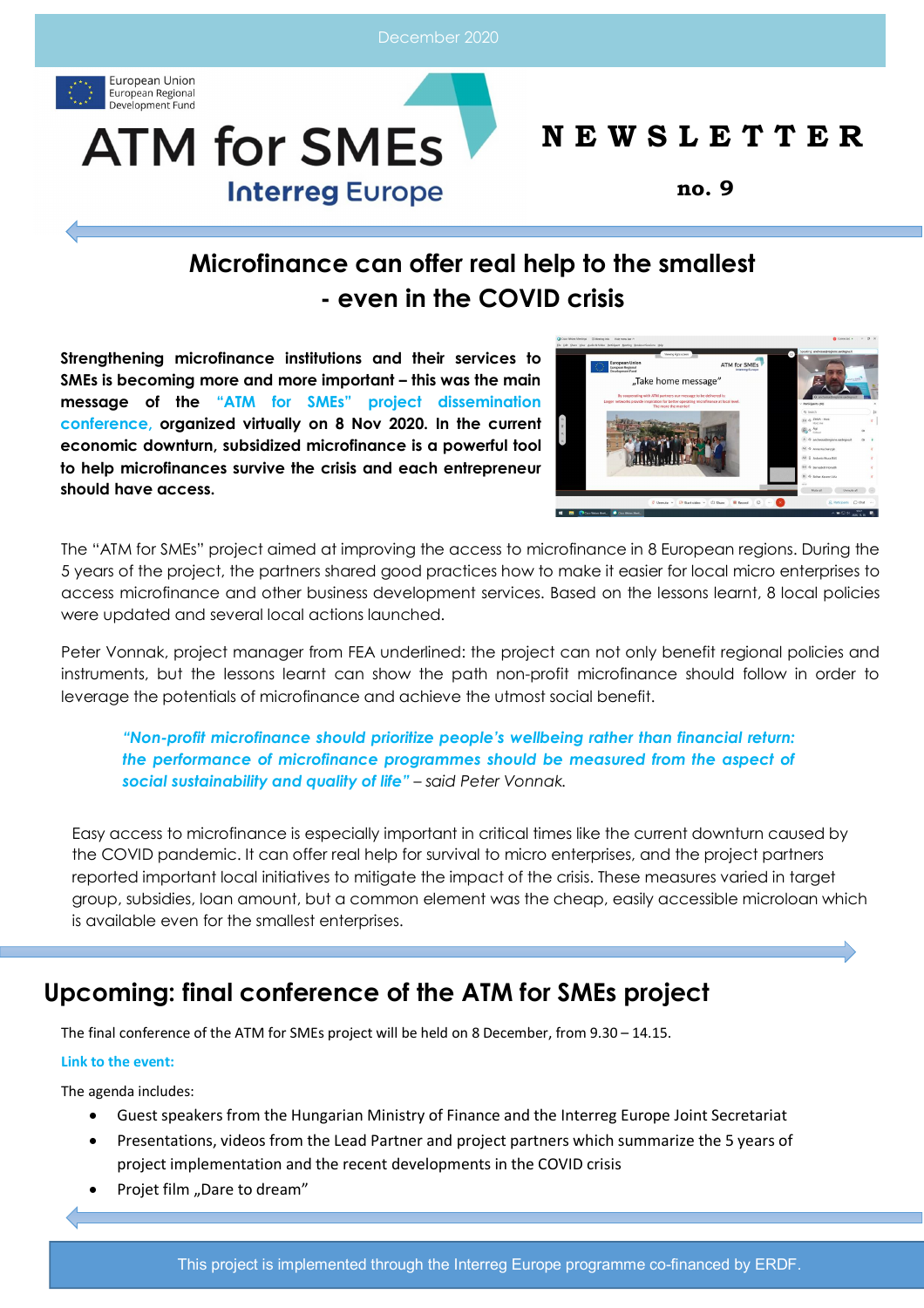



# **"Dare to dream, dare to live": film on microfinance**

The documentary film produced by the ATM for SMEs project team received good appraisal from the microfinance sector. It was displayed at many professional events, for example at the University of Cadiz, on 21 October 2019.

The scope of the film is to demonstrate the importance of microfinance through a personal approach. A typical client situation – difficulties in setting up the enterprise and financial exclusion – is portrayed in the film and the solution is non-profit microfinance. Besides the personal insight, the film explains the importance of microfinance and why it should be treated differently than commercial loan products.

Link to the film: https://youtu.be/TBmD\_El0rdc



# **Microfinance in the news**

## **A new course was launched at the University for Public Service (Hungary) about non-profit microfinance**. The curriculum was elaborated by Tibor Szekfü, director of Fejér Enterprise Agency and it includes the maind findings and experiences from the ATM for SMEs project.

The students will learn about the basics and theory of microfinance and practical knowledge as well about the management of microfinance funds.

## **New educational programme of Master on Microfinance, Human rights and Development at the University of Cádiz (Spain)** - the education is fully online, and the functioning and purpose of microfinance degree can be obtained in 1 year.

The module on Microfinance – developed by FEA – can also be completed separately, during a 3-months course. Tibor Szekfü and Peter Vonnak, acknowledged Hungarian experts of Microfinance, are the lecturers in the on-line learning videos.

### **"Microfinance – from theory to practice"**

**–** a new book is to be published for university students to learn better the funds.

The study was elaborated by FEA leaders together with experts from Microfinanza. It contains case studies and impact analysis of non-profit microfinance programmes.

## **Microfinancecommunity.com launched Call for good practices of microfinance**

**www.microfinancecommunity.com - a new portal to gather experts and practitioners of microfinance in order to facilitate exchange of experience.**

The new portal builds on the partnership and achievements of the ATM for SMEs project. It is meant to be an interesting and understandable source of information and exchange platform. Important feature is the client videos on success stories where micro entrepreneurs talk about the life changing effects of microcredit and business support.



Javier González Castro Spain

◎ 21/04/2019 □ 0 co

Emanuela Manuza - Italy ◎ 21/04/2019 20 0 com

**In order to maintain the active conversation and knowledge sharing among the actors in microfinance, a call for sharing good practies was launched by the www.microfinancecommunity.com website.** 

The spirit of cooperation among European partners, MFIs and managing authoritie should be maintained even after the closure of the ATM for SMEs project, hence a new call was launched be FEA – owner of the new www.microfinancecommunity.com websited.

The good practices can be submitted by any organization, in the following areas:

- Technological innovation (digitalization)
- Financial innovation
- Social outreach

The good practices will be evaluated by a committe from the ATM for SMEs project partners. Detailes are to be published soon on the www.microfinancecommunty.com website.

This project is implemented through the Interreg Europe programme co-financed by ERDF.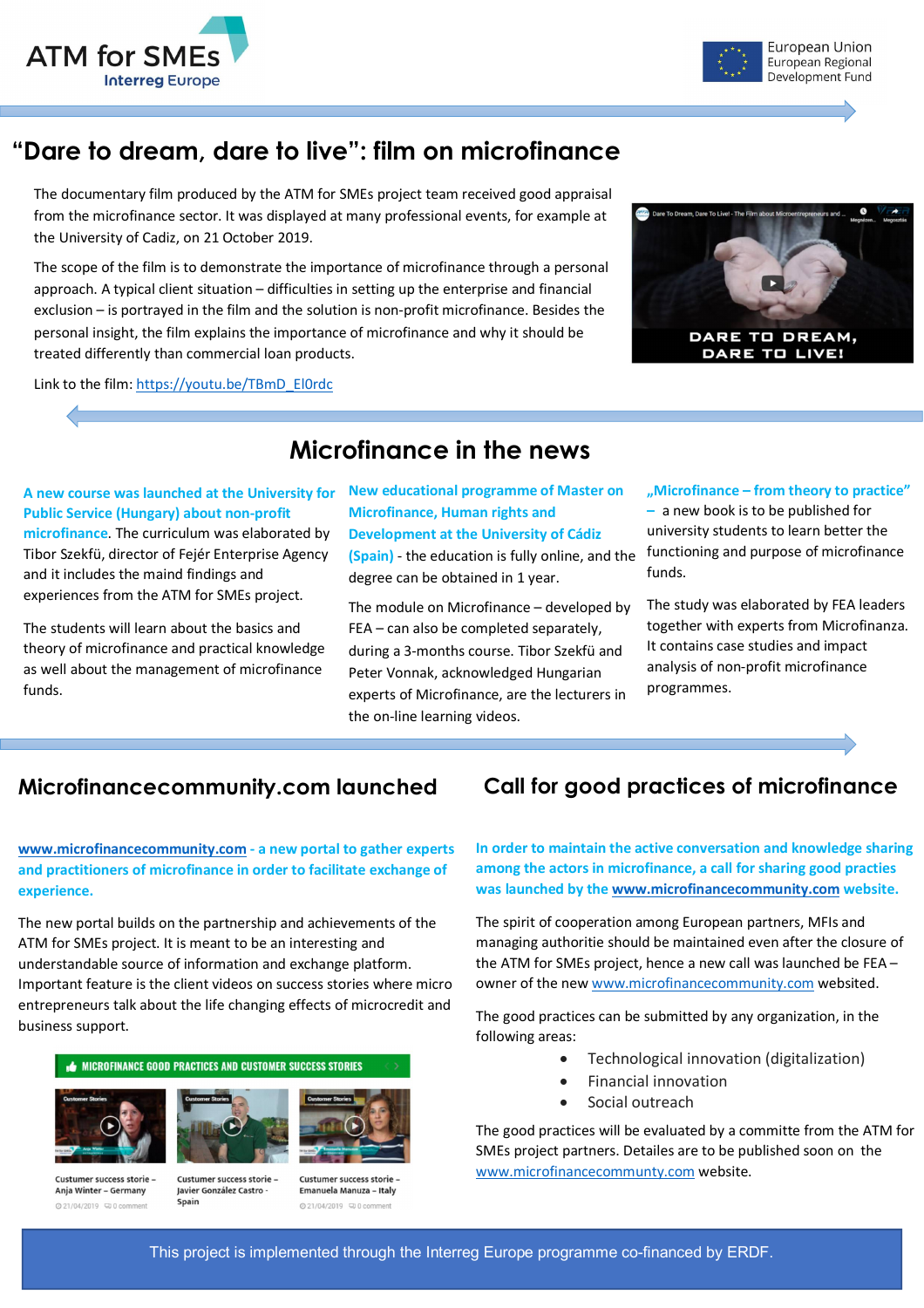



# **Public money in microfinance: recent publication by ERENET**

The involvement of public resources in microfinance is more than desirable – this is the summary of the studies published in a recent English-language paper, which aims to clarify all misunderstandings regarding the essence of microfinance. The publication of the ERENET scientific research group is available at http://www.erenet.org/publications/profile52.pdf

The Entrepreneurship Research and Education Network of Central European Universities (ERENET) group dedicated a publication to microfinance – importance and recent studies from Europe.

A lot of microfinance institutions operate around the world with different methods and results. Due to its expected positive social impact, more and more public money is allocated for microcredit activities by the individual member states and the European Union itself. The authors – acknowledged European experts of microfinance – would like to bring this activity and the underlying "professional secrets' closer to the readers.

A remarkable study, by the expert team of Microfinanza, is analysing the impact assessment and management of microfinance programmes. Microfinanza proposes a simple methodology and data collection for impact assessment method which can be used by microfinance providers in their daily work. Impact measurement, its analysis and management, will become a key component in reporting comparable and reliable non-financial information – underline the experts.

# **Hungary: credit fund proposal based on SME demands**

**Based on the findings of a suvery amont SMEs, the Hungarian Microfinance Network proposed the establishment of a new national microcredit fund to the Government.**

**The consequences of the COVID crisis are "drastic"** for more than 70% of the clients of the Hungarian Microfinance Network, and they would welcome more microcredit programmes, possibly combined with non-refundable subsidies – shows a recent survey among the SME clients.

45% of the businesses needed to downsize and 65% can only finance operation for 1-2 months, if the situation is not improving. Their primary goal is to survive the months of the crisis and the majority would **welcome a new microcredit programme** with subsidized interest. The average preferred loan size is 25k EUR.

Based on the findings of the survey, Tibor Szekfü, president of HMN, propoesd a new social microfinance programme to the attention of the Minister of Finance.

The **"Enterprise Microcredit Programme"** would be financed by the Hungarian government (estimated amount: 25 million EUR) and disbursed by the members of the HMN. This way, the social aspect can be guaranteed - as studies show, non-profit MFIs have a great social outreach in Hungary. The proposal suggests that if we consider also the social and broader economic benefits, the new programme would be an efficient tool for economic recovery.

The proposal has been sent to the Ministry of Finance, and the Hungarian Microfinance Network is confident that soon, a dialogue will start between the Ministry and microcredit providers.

András Nagy - The possibility of improving access to microcredit resources in Hungary @20/11/2020 (20.0 @ 1



**The non-profit microcredit funds are indispensable and have a completely different logic than commercial loans – outlined András Nagy, director of Zala County Foundation for Enterprise Promotion at a professional event held on 22 November 2018 in Budapest, at the University for Public Service**

András Nagy talked about the Hungarian microfinance schemes and their effectiveness. He also compared non-profit local microfinance programmes and the loan products offered by the commercial banks. He urged the renewal of the legal and regulative framework for microfinance schemes, however, even with the current conditions; the non-profit microfinance is more successful in reaching the target group and generating welfare than the bank instruments.